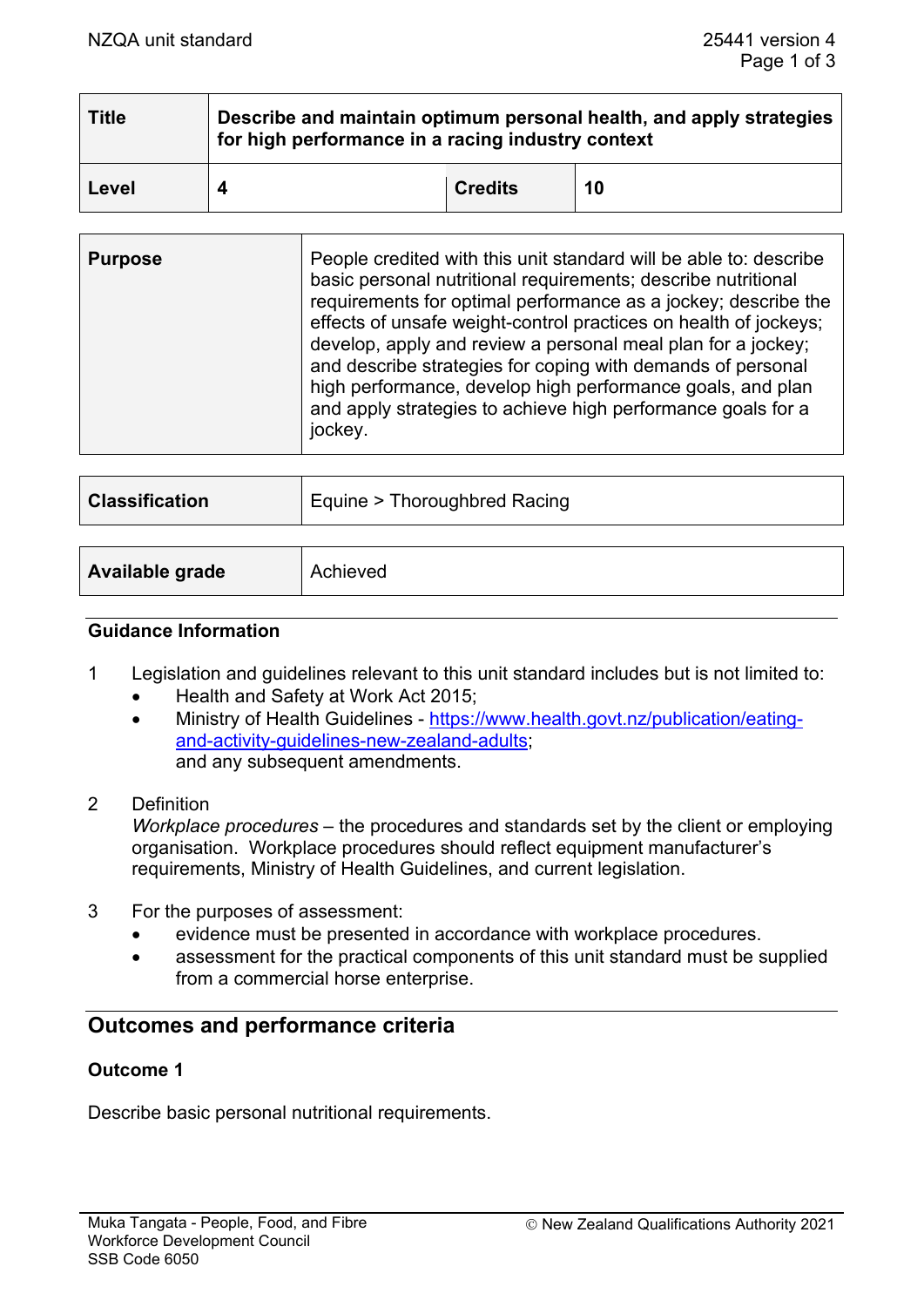## **Performance criteria**

| Describe the essential nutrients in food sources in terms of their functions.<br>1.1 |
|--------------------------------------------------------------------------------------|
|--------------------------------------------------------------------------------------|

Range protein, carbohydrates, vitamins, minerals.

1.2 Describe adult dietary intake of nutrients and food sources as recommended by Ministry of Health Guidelines.

#### **Outcome 2**

Describe nutritional requirements for optimal performance as a jockey.

### **Performance criteria**

- 2.1 Describe energy requirements in terms of the requirements for weight loss, ongoing weight maintenance, and weight gain.
- 2.2 Describe ideal timing of meals in relation to personal daily needs and raceday requirements, and as recommended by Ministry of Health Guidelines.
- 2.3 Describe safe nutrition and hydration strategies for fitness, making weight in short timeframes and limitations, and for ongoing long-term health.

### **Outcome 3**

Describe the effects of unsafe weight-control practices on health of jockeys.

### **Performance criteria**

- 3.1 Describe the psychological and physical effects of unsafe weight-control practices of jockeys.
- 3.2 Describe the physical and cognitive changes to personal sport performance that occur as a result of dehydration.

### **Outcome 4**

Develop, apply and review a personal meal plan for a jockey.

#### **Performance criteria**

- 4.1 Develop and apply a personal meal plan leading up to, during, and following raceday.
- 4.2 Review the meal plan and make changes according to personal performance.

### **Outcome 5**

Describe strategies for coping with demands of personal high performance, develop high performance goals, and plan and apply strategies to achieve high performance goals for a jockey.